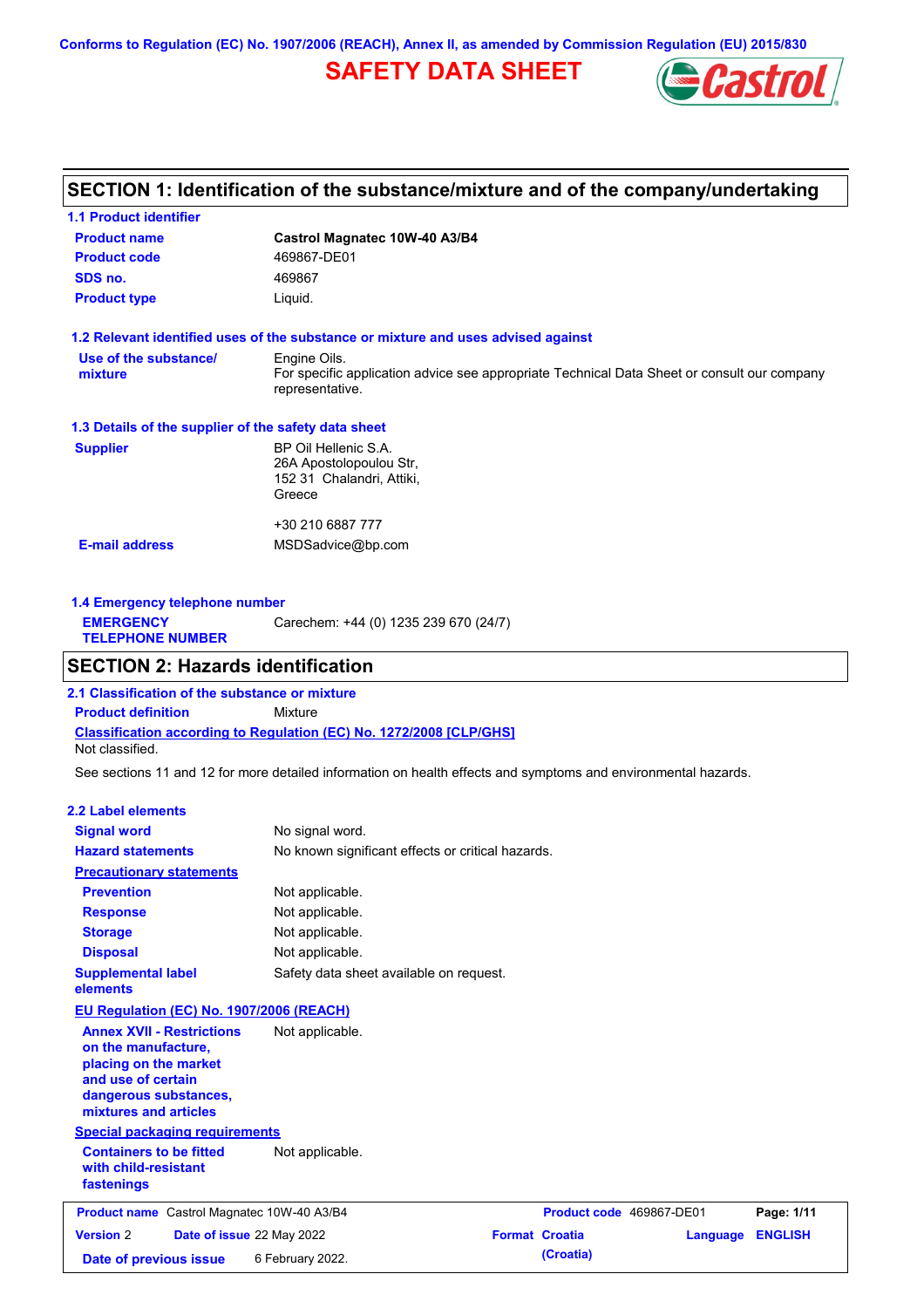# **SECTION 2: Hazards identification**

| <b>Tactile warning of danger</b>                                                                                         | Not applicable.                                                                                                                                                                                                                                                                                                                                                        |
|--------------------------------------------------------------------------------------------------------------------------|------------------------------------------------------------------------------------------------------------------------------------------------------------------------------------------------------------------------------------------------------------------------------------------------------------------------------------------------------------------------|
| 2.3 Other hazards                                                                                                        |                                                                                                                                                                                                                                                                                                                                                                        |
| <b>Results of PBT and vPvB</b><br>assessment                                                                             | Product does not meet the criteria for PBT or vPvB according to Regulation (EC) No. 1907/2006.<br>Annex XIII.                                                                                                                                                                                                                                                          |
| <b>Product meets the criteria</b><br>for PBT or vPvB according<br>to Regulation (EC) No.<br><b>1907/2006, Annex XIII</b> | This mixture does not contain any substances that are assessed to be a PBT or a vPvB.                                                                                                                                                                                                                                                                                  |
| Other hazards which do<br>not result in classification                                                                   | Defatting to the skin.<br>USED ENGINE OILS<br>Used engine oil may contain hazardous components which have the potential to cause skin<br>cancer.<br>See Toxicological Information, section 11 of this Safety Data Sheet.<br>Experimental data on one or more of the components has been used to determine all or part of<br>the hazard classification of this product. |

## **SECTION 3: Composition/information on ingredients**

Mixture

### **3.2 Mixtures**

### **Product definition**

Highly refined base oil (IP 346 DMSO extract < 3%). Proprietary performance additives.

| <b>Product/ingredient</b><br>name                                                                                                                                        | <b>Identifiers</b>                                                                   | $\%$ | <b>Regulation (EC) No.</b><br>1272/2008 [CLP]                             | <b>Type</b> |
|--------------------------------------------------------------------------------------------------------------------------------------------------------------------------|--------------------------------------------------------------------------------------|------|---------------------------------------------------------------------------|-------------|
| Distillates (petroleum), hydrotreated<br>heavy paraffinic                                                                                                                | REACH #: 01-2119484627-25<br>EC: 265-157-1<br>CAS: 64742-54-7<br>Index: 649-467-00-8 | -≤5  | Asp. Tox. 1, H304                                                         | [1] [2]     |
| Phosphorodithioic acid, mixed O,O-bis<br>$(1,3$ -dimethylbutyl and iso-Pr) esters,<br>zinc salts<br>See Section 16 for the full text of the H statements declared above. | REACH #: 01-2119493626-26<br>EC: 283-392-8<br>CAS: 84605-29-8                        | ≤3   | <b>Skin Irrit. 2. H315</b><br>Eye Dam. 1, H318<br>Aquatic Chronic 2, H411 | $[1]$       |

**Type** 

[1] Substance classified with a health or environmental hazard

[2] Substance with a workplace exposure limit

[3] Substance meets the criteria for PBT according to Regulation (EC) No. 1907/2006, Annex XIII

[4] Substance meets the criteria for vPvB according to Regulation (EC) No. 1907/2006, Annex XIII

[5] Substance of equivalent concern

[6] Additional disclosure due to company policy

Occupational exposure limits, if available, are listed in Section 8.

### **SECTION 4: First aid measures**

### **4.1 Description of first aid measures**

| <b>Eye contact</b>                | In case of contact, immediately flush eyes with plenty of water for at least 15 minutes. Eyelids<br>should be held away from the eyeball to ensure thorough rinsing. Check for and remove any<br>contact lenses. Get medical attention.             |
|-----------------------------------|-----------------------------------------------------------------------------------------------------------------------------------------------------------------------------------------------------------------------------------------------------|
| <b>Skin contact</b>               | Wash skin thoroughly with soap and water or use recognised skin cleanser. Remove<br>contaminated clothing and shoes. Wash clothing before reuse. Clean shoes thoroughly before<br>reuse. Get medical attention if irritation develops.              |
| <b>Inhalation</b>                 | If inhaled, remove to fresh air. In case of inhalation of decomposition products in a fire,<br>symptoms may be delayed. The exposed person may need to be kept under medical<br>surveillance for 48 hours. Get medical attention if symptoms occur. |
| <b>Ingestion</b>                  | Do not induce vomiting unless directed to do so by medical personnel. Get medical attention if<br>symptoms occur.                                                                                                                                   |
| <b>Protection of first-aiders</b> | No action shall be taken involving any personal risk or without suitable training. It may be<br>dangerous to the person providing aid to give mouth-to-mouth resuscitation.                                                                         |

### **4.2 Most important symptoms and effects, both acute and delayed**

See Section 11 for more detailed information on health effects and symptoms.

### **Potential acute health effects**

| <b>Product name</b> Castrol Magnatec 10W-40 A3/B4 |  | Product code 469867-DE01         |  | Page: 2/11            |                  |  |
|---------------------------------------------------|--|----------------------------------|--|-----------------------|------------------|--|
| <b>Version 2</b>                                  |  | <b>Date of issue 22 May 2022</b> |  | <b>Format Croatia</b> | Language ENGLISH |  |
| Date of previous issue                            |  | 6 February 2022.                 |  | (Croatia)             |                  |  |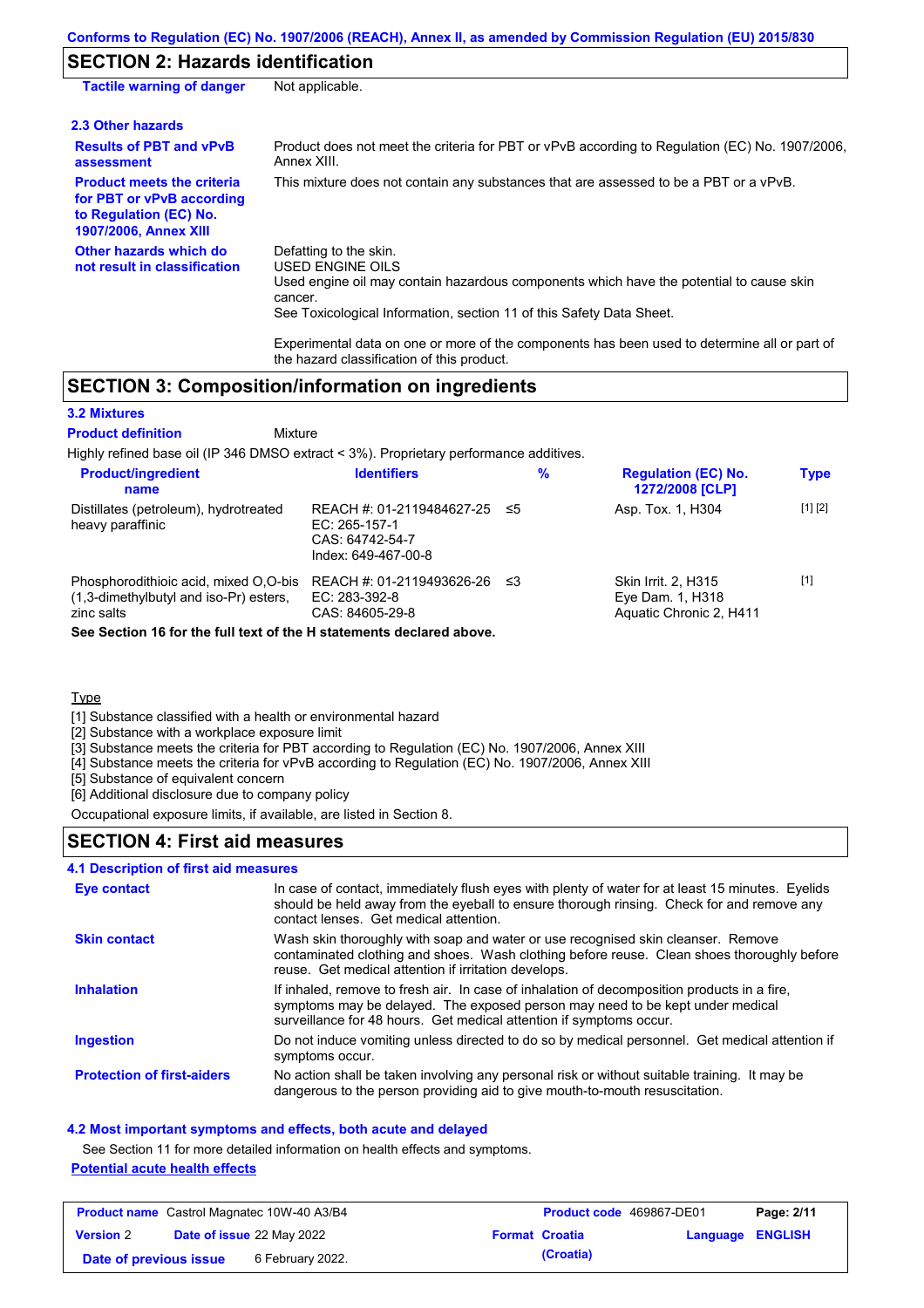# **SECTION 4: First aid measures**

| <b>Inhalation</b>   | Exposure to decomposition products may cause a health hazard. Serious effects may be<br>delayed following exposure. |
|---------------------|---------------------------------------------------------------------------------------------------------------------|
| <b>Ingestion</b>    | No known significant effects or critical hazards.                                                                   |
| <b>Skin contact</b> | Defatting to the skin. May cause skin dryness and irritation.                                                       |
| <b>Eye contact</b>  | Not classified as an eye irritant. Based on data available for this or related materials.                           |
|                     | Delayed and immediate effects as well as chronic effects from short and long-term exposure                          |
| <b>Inhalation</b>   | Overexposure to the inhalation of airborne droplets or aerosols may cause irritation of the<br>respiratory tract.   |
| <b>Ingestion</b>    | Ingestion of large quantities may cause nausea and diarrhoea.                                                       |
| <b>Skin contact</b> | Prolonged or repeated contact can defat the skin and lead to irritation and/or dermatitis.                          |
| Eye contact         | Potential risk of transient stinging or redness if accidental eye contact occurs.                                   |
|                     |                                                                                                                     |

### **4.3 Indication of any immediate medical attention and special treatment needed**

| <b>Notes to physician</b> | Treatment should in general be symptomatic and directed to relieving any effects.   |
|---------------------------|-------------------------------------------------------------------------------------|
|                           | In case of inhalation of decomposition products in a fire, symptoms may be delayed. |
|                           | The exposed person may need to be kept under medical surveillance for 48 hours.     |

# **SECTION 5: Firefighting measures**

| 5.1 Extinguishing media                                                                                                                                                                          |                                                                                                                                                                                                                                                                                                                                                                   |  |
|--------------------------------------------------------------------------------------------------------------------------------------------------------------------------------------------------|-------------------------------------------------------------------------------------------------------------------------------------------------------------------------------------------------------------------------------------------------------------------------------------------------------------------------------------------------------------------|--|
| <b>Suitable extinguishing</b><br>media                                                                                                                                                           | In case of fire, use foam, dry chemical or carbon dioxide extinguisher or spray.                                                                                                                                                                                                                                                                                  |  |
| <b>Unsuitable extinguishing</b><br>Do not use water jet. The use of a water jet may cause the fire to spread by splashing the<br>burning product.<br>media                                       |                                                                                                                                                                                                                                                                                                                                                                   |  |
| 5.2 Special hazards arising from the substance or mixture                                                                                                                                        |                                                                                                                                                                                                                                                                                                                                                                   |  |
| <b>Hazards from the</b><br>substance or mixture                                                                                                                                                  | In a fire or if heated, a pressure increase will occur and the container may burst.                                                                                                                                                                                                                                                                               |  |
| Combustion products may include the following:<br><b>Hazardous combustion</b><br>carbon oxides $(CO, CO2)$ (carbon monoxide, carbon dioxide)<br>products<br>nitrogen oxides ( $NO$ , $NO2$ etc.) |                                                                                                                                                                                                                                                                                                                                                                   |  |
| 5.3 Advice for firefighters                                                                                                                                                                      |                                                                                                                                                                                                                                                                                                                                                                   |  |
| <b>Special precautions for</b><br>fire-fighters                                                                                                                                                  | No action shall be taken involving any personal risk or without suitable training. Promptly<br>isolate the scene by removing all persons from the vicinity of the incident if there is a fire.                                                                                                                                                                    |  |
| <b>Special protective</b><br>equipment for fire-fighters                                                                                                                                         | Fire-fighters should wear appropriate protective equipment and self-contained breathing<br>apparatus (SCBA) with a full face-piece operated in positive pressure mode. Clothing for fire-<br>fighters (including helmets, protective boots and gloves) conforming to European standard EN<br>469 will provide a basic level of protection for chemical incidents. |  |

## **SECTION 6: Accidental release measures**

|                                                          | 6.1 Personal precautions, protective equipment and emergency procedures                                                                                                                                                                                                                                                                                                                        |                          |          |                |
|----------------------------------------------------------|------------------------------------------------------------------------------------------------------------------------------------------------------------------------------------------------------------------------------------------------------------------------------------------------------------------------------------------------------------------------------------------------|--------------------------|----------|----------------|
| For non-emergency<br>personnel                           | No action shall be taken involving any personal risk or without suitable training. Evacuate<br>surrounding areas. Keep unnecessary and unprotected personnel from entering. Do not touch<br>or walk through spilt material. Floors may be slippery; use care to avoid falling. Put on<br>appropriate personal protective equipment.                                                            |                          |          |                |
| For emergency responders                                 | Entry into a confined space or poorly ventilated area contaminated with vapour, mist or fume is<br>extremely hazardous without the correct respiratory protective equipment and a safe system of<br>work. Wear self-contained breathing apparatus. Wear a suitable chemical protective suit.<br>Chemical resistant boots. See also the information in "For non-emergency personnel".           |                          |          |                |
| <b>6.2 Environmental</b><br><b>precautions</b>           | Avoid dispersal of spilt material and runoff and contact with soil, waterways, drains and sewers.<br>Inform the relevant authorities if the product has caused environmental pollution (sewers,<br>waterways, soil or air).                                                                                                                                                                    |                          |          |                |
| 6.3 Methods and material for containment and cleaning up |                                                                                                                                                                                                                                                                                                                                                                                                |                          |          |                |
| <b>Small spill</b>                                       | Stop leak if without risk. Move containers from spill area. Absorb with an inert material and<br>place in an appropriate waste disposal container. Dispose of via a licensed waste disposal<br>contractor.                                                                                                                                                                                     |                          |          |                |
| Large spill                                              | Stop leak if without risk. Move containers from spill area. Prevent entry into sewers, water<br>courses, basements or confined areas. Contain and collect spillage with non-combustible,<br>absorbent material e.g. sand, earth, vermiculite or diatomaceous earth and place in container<br>for disposal according to local regulations. Dispose of via a licensed waste disposal contractor. |                          |          |                |
| <b>Product name</b> Castrol Magnatec 10W-40 A3/B4        |                                                                                                                                                                                                                                                                                                                                                                                                | Product code 469867-DE01 |          | Page: 3/11     |
| <b>Version 2</b><br>Date of issue 22 May 2022            |                                                                                                                                                                                                                                                                                                                                                                                                | <b>Format Croatia</b>    | Language | <b>ENGLISH</b> |
|                                                          |                                                                                                                                                                                                                                                                                                                                                                                                |                          |          |                |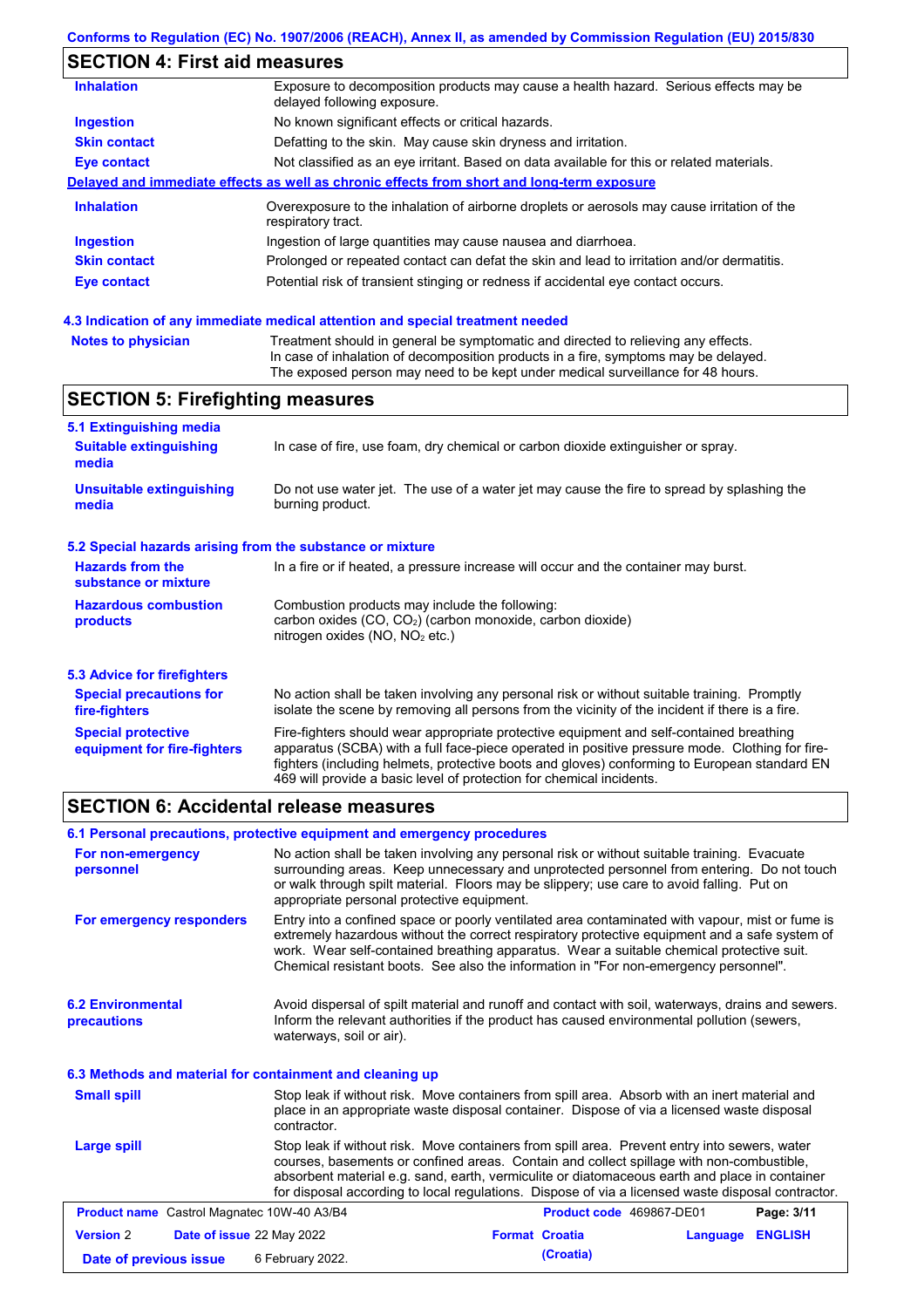## **SECTION 6: Accidental release measures**

| 6.4 Reference to other<br><b>sections</b> | See Section 1 for emergency contact information.<br>See Section 5 for firefighting measures.<br>See Section 8 for information on appropriate personal protective equipment.<br>See Section 12 for environmental precautions.<br>See Section 13 for additional waste treatment information. |
|-------------------------------------------|--------------------------------------------------------------------------------------------------------------------------------------------------------------------------------------------------------------------------------------------------------------------------------------------|
|-------------------------------------------|--------------------------------------------------------------------------------------------------------------------------------------------------------------------------------------------------------------------------------------------------------------------------------------------|

## **SECTION 7: Handling and storage**

### **7.1 Precautions for safe handling**

| <b>Protective measures</b><br><b>Advice on general</b><br>occupational hygiene       | Put on appropriate personal protective equipment.<br>Eating, drinking and smoking should be prohibited in areas where this material is handled,<br>stored and processed. Wash thoroughly after handling. Remove contaminated clothing and<br>protective equipment before entering eating areas. See also Section 8 for additional<br>information on hygiene measures.                                                                                                                    |
|--------------------------------------------------------------------------------------|------------------------------------------------------------------------------------------------------------------------------------------------------------------------------------------------------------------------------------------------------------------------------------------------------------------------------------------------------------------------------------------------------------------------------------------------------------------------------------------|
| <b>7.2 Conditions for safe</b><br>storage, including any<br><i>incompatibilities</i> | Store in accordance with local requlations. Store in a dry, cool and well-ventilated area, away<br>from incompatible materials (see Section 10). Keep away from heat and direct sunlight. Keep<br>container tightly closed and sealed until ready for use. Containers that have been opened must<br>be carefully resealed and kept upright to prevent leakage. Store and use only in equipment/<br>containers designed for use with this product. Do not store in unlabelled containers. |
| <b>Not suitable</b>                                                                  | Prolonged exposure to elevated temperature                                                                                                                                                                                                                                                                                                                                                                                                                                               |
| 7.3 Specific end use(s)                                                              |                                                                                                                                                                                                                                                                                                                                                                                                                                                                                          |

**Recommendations**

See section 1.2 and Exposure scenarios in annex, if applicable.

## **SECTION 8: Exposure controls/personal protection**

### **8.1 Control parameters**

### **Occupational exposure limits** No exposure limit value known.

Whilst specific OELs for certain components may be shown in this section, other components may be present in any mist, vapour or dust produced. Therefore, the specific OELs may not be applicable to the product as a whole and are provided for guidance only.

**Recommended monitoring procedures**

If this product contains ingredients with exposure limits, personal, workplace atmosphere or biological monitoring may be required to determine the effectiveness of the ventilation or other control measures and/or the necessity to use respiratory protective equipment. Reference should be made to monitoring standards, such as the following: European Standard EN 689 (Workplace atmospheres - Guidance for the assessment of exposure by inhalation to chemical agents for comparison with limit values and measurement strategy) European Standard EN 14042 (Workplace atmospheres - Guide for the application and use of procedures for the assessment of exposure to chemical and biological agents) European Standard EN 482 (Workplace atmospheres - General requirements for the performance of procedures for the measurement of chemical agents) Reference to national guidance documents for methods for the determination of hazardous substances will also be required.

### **Derived No Effect Level**

No DNELs/DMELs available.

### **Predicted No Effect Concentration**

No PNECs available

### **8.2 Exposure controls**

| <b>Appropriate engineering</b><br>controls | Provide exhaust ventilation or other engineering controls to keep the relevant airborne<br>concentrations below their respective occupational exposure limits.<br>All activities involving chemicals should be assessed for their risks to health, to ensure<br>exposures are adequately controlled. Personal protective equipment should only be considered<br>after other forms of control measures (e.g. engineering controls) have been suitably evaluated.<br>Personal protective equipment should conform to appropriate standards, be suitable for use, be<br>kept in good condition and properly maintained.<br>Your supplier of personal protective equipment should be consulted for advice on selection and<br>appropriate standards. For further information contact your national organisation for standards.<br>The final choice of protective equipment will depend upon a risk assessment. It is important to<br>ensure that all items of personal protective equipment are compatible. |
|--------------------------------------------|---------------------------------------------------------------------------------------------------------------------------------------------------------------------------------------------------------------------------------------------------------------------------------------------------------------------------------------------------------------------------------------------------------------------------------------------------------------------------------------------------------------------------------------------------------------------------------------------------------------------------------------------------------------------------------------------------------------------------------------------------------------------------------------------------------------------------------------------------------------------------------------------------------------------------------------------------------------------------------------------------------|
| <b>Individual protection measures</b>      |                                                                                                                                                                                                                                                                                                                                                                                                                                                                                                                                                                                                                                                                                                                                                                                                                                                                                                                                                                                                         |
| <b>Hygiene measures</b>                    | Wash hands, forearms and face thoroughly after handling chemical products, before eating,<br>smoking and using the lavatory and at the end of the working period. Ensure that eyewash<br>stations and safety showers are close to the workstation location.                                                                                                                                                                                                                                                                                                                                                                                                                                                                                                                                                                                                                                                                                                                                             |
| $D_{\text{total}}$                         | <b>Benedict 4144</b>                                                                                                                                                                                                                                                                                                                                                                                                                                                                                                                                                                                                                                                                                                                                                                                                                                                                                                                                                                                    |

| <b>Product name</b> Castrol Magnatec 10W-40 A3/B4 |  | <b>Product code</b> 469867-DE01 |  | Page: 4/11            |                         |  |
|---------------------------------------------------|--|---------------------------------|--|-----------------------|-------------------------|--|
| <b>Version 2</b>                                  |  | Date of issue 22 May 2022       |  | <b>Format Croatia</b> | <b>Language ENGLISH</b> |  |
| Date of previous issue                            |  | 6 February 2022.                |  | (Croatia)             |                         |  |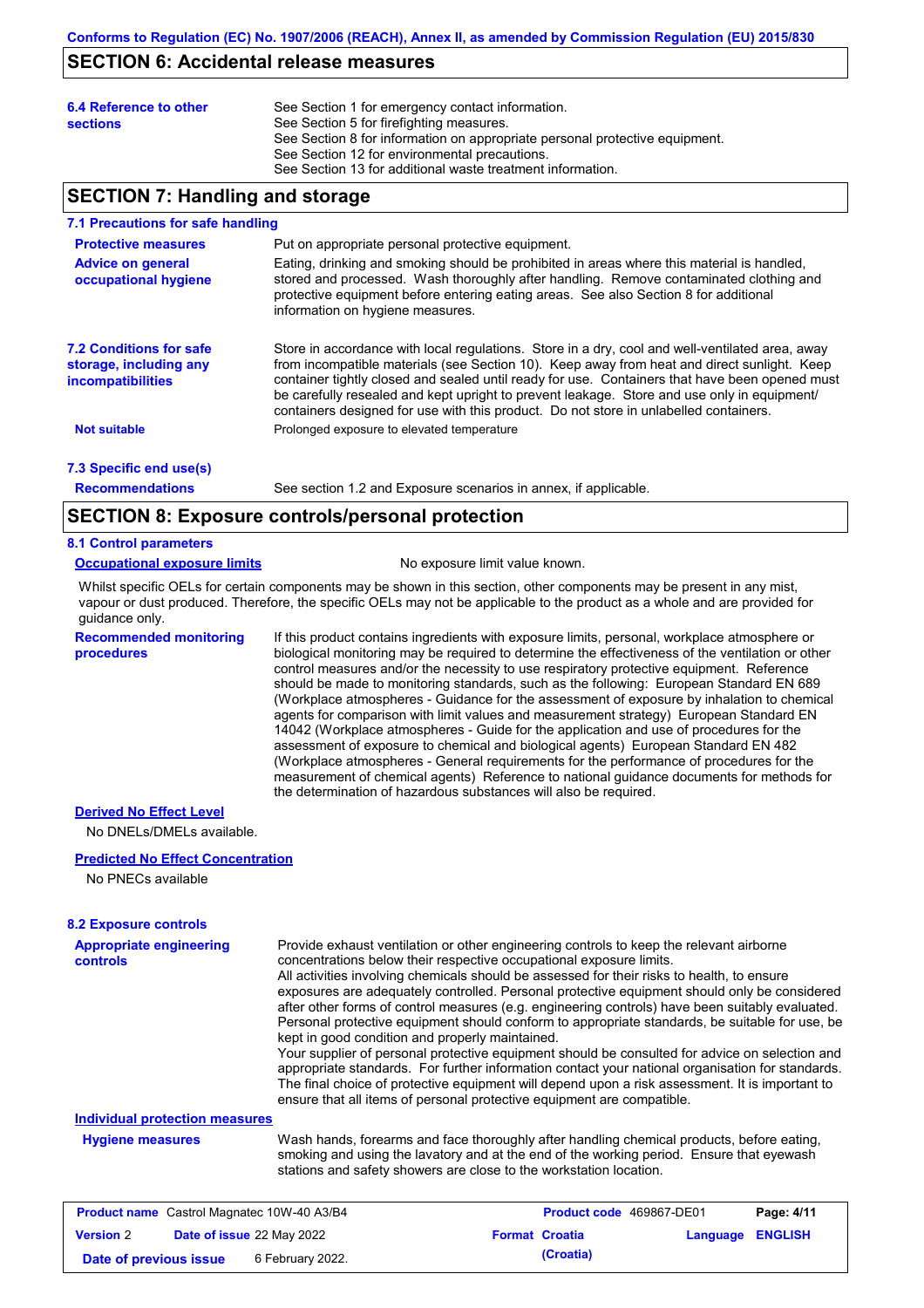# **SECTION 8: Exposure controls/personal protection**

| <b>Respiratory protection</b> | In case of insufficient ventilation, wear suitable respiratory equipment.<br>The correct choice of respiratory protection depends upon the chemicals being handled, the<br>conditions of work and use, and the condition of the respiratory equipment. Safety procedures<br>should be developed for each intended application. Respiratory protection equipment should<br>therefore be chosen in consultation with the supplier/manufacturer and with a full assessment<br>of the working conditions.                                                                                                                                             |
|-------------------------------|---------------------------------------------------------------------------------------------------------------------------------------------------------------------------------------------------------------------------------------------------------------------------------------------------------------------------------------------------------------------------------------------------------------------------------------------------------------------------------------------------------------------------------------------------------------------------------------------------------------------------------------------------|
| <b>Eye/face protection</b>    | Safety glasses with side shields.                                                                                                                                                                                                                                                                                                                                                                                                                                                                                                                                                                                                                 |
| <b>Skin protection</b>        |                                                                                                                                                                                                                                                                                                                                                                                                                                                                                                                                                                                                                                                   |
| <b>Hand protection</b>        | <b>General Information:</b>                                                                                                                                                                                                                                                                                                                                                                                                                                                                                                                                                                                                                       |
|                               | Because specific work environments and material handling practices vary, safety procedures<br>should be developed for each intended application. The correct choice of protective gloves<br>depends upon the chemicals being handled, and the conditions of work and use. Most gloves<br>provide protection for only a limited time before they must be discarded and replaced (even the<br>best chemically resistant gloves will break down after repeated chemical exposures).                                                                                                                                                                  |
|                               | Gloves should be chosen in consultation with the supplier / manufacturer and taking account of<br>a full assessment of the working conditions.                                                                                                                                                                                                                                                                                                                                                                                                                                                                                                    |
|                               | Recommended: Nitrile gloves.<br><b>Breakthrough time:</b>                                                                                                                                                                                                                                                                                                                                                                                                                                                                                                                                                                                         |
|                               | Breakthrough time data are generated by glove manufacturers under laboratory test conditions<br>and represent how long a glove can be expected to provide effective permeation resistance. It<br>is important when following breakthrough time recommendations that actual workplace<br>conditions are taken into account. Always consult with your glove supplier for up-to-date<br>technical information on breakthrough times for the recommended glove type.<br>Our recommendations on the selection of gloves are as follows:                                                                                                                |
|                               | Continuous contact:                                                                                                                                                                                                                                                                                                                                                                                                                                                                                                                                                                                                                               |
|                               | Gloves with a minimum breakthrough time of 240 minutes, or >480 minutes if suitable gloves<br>can be obtained.<br>If suitable gloves are not available to offer that level of protection, gloves with shorter<br>breakthrough times may be acceptable as long as appropriate glove maintenance and<br>replacement regimes are determined and adhered to.                                                                                                                                                                                                                                                                                          |
|                               | Short-term / splash protection:                                                                                                                                                                                                                                                                                                                                                                                                                                                                                                                                                                                                                   |
|                               | Recommended breakthrough times as above.<br>It is recognised that for short-term, transient exposures, gloves with shorter breakthrough times<br>may commonly be used. Therefore, appropriate maintenance and replacement regimes must<br>be determined and rigorously followed.                                                                                                                                                                                                                                                                                                                                                                  |
|                               | <b>Glove Thickness:</b>                                                                                                                                                                                                                                                                                                                                                                                                                                                                                                                                                                                                                           |
|                               | For general applications, we recommend gloves with a thickness typically greater than 0.35 mm.                                                                                                                                                                                                                                                                                                                                                                                                                                                                                                                                                    |
|                               | It should be emphasised that glove thickness is not necessarily a good predictor of glove<br>resistance to a specific chemical, as the permeation efficiency of the glove will be dependent<br>on the exact composition of the glove material. Therefore, glove selection should also be based<br>on consideration of the task requirements and knowledge of breakthrough times.<br>Glove thickness may also vary depending on the glove manufacturer, the glove type and the<br>glove model. Therefore, the manufacturers' technical data should always be taken into account<br>to ensure selection of the most appropriate glove for the task. |
|                               | Note: Depending on the activity being conducted, gloves of varying thickness may be required<br>for specific tasks. For example:                                                                                                                                                                                                                                                                                                                                                                                                                                                                                                                  |
|                               | • Thinner gloves (down to 0.1 mm or less) may be required where a high degree of manual<br>dexterity is needed. However, these gloves are only likely to give short duration protection and<br>would normally be just for single use applications, then disposed of.                                                                                                                                                                                                                                                                                                                                                                              |
|                               | • Thicker gloves (up to 3 mm or more) may be required where there is a mechanical (as well<br>as a chemical) risk i.e. where there is abrasion or puncture potential.                                                                                                                                                                                                                                                                                                                                                                                                                                                                             |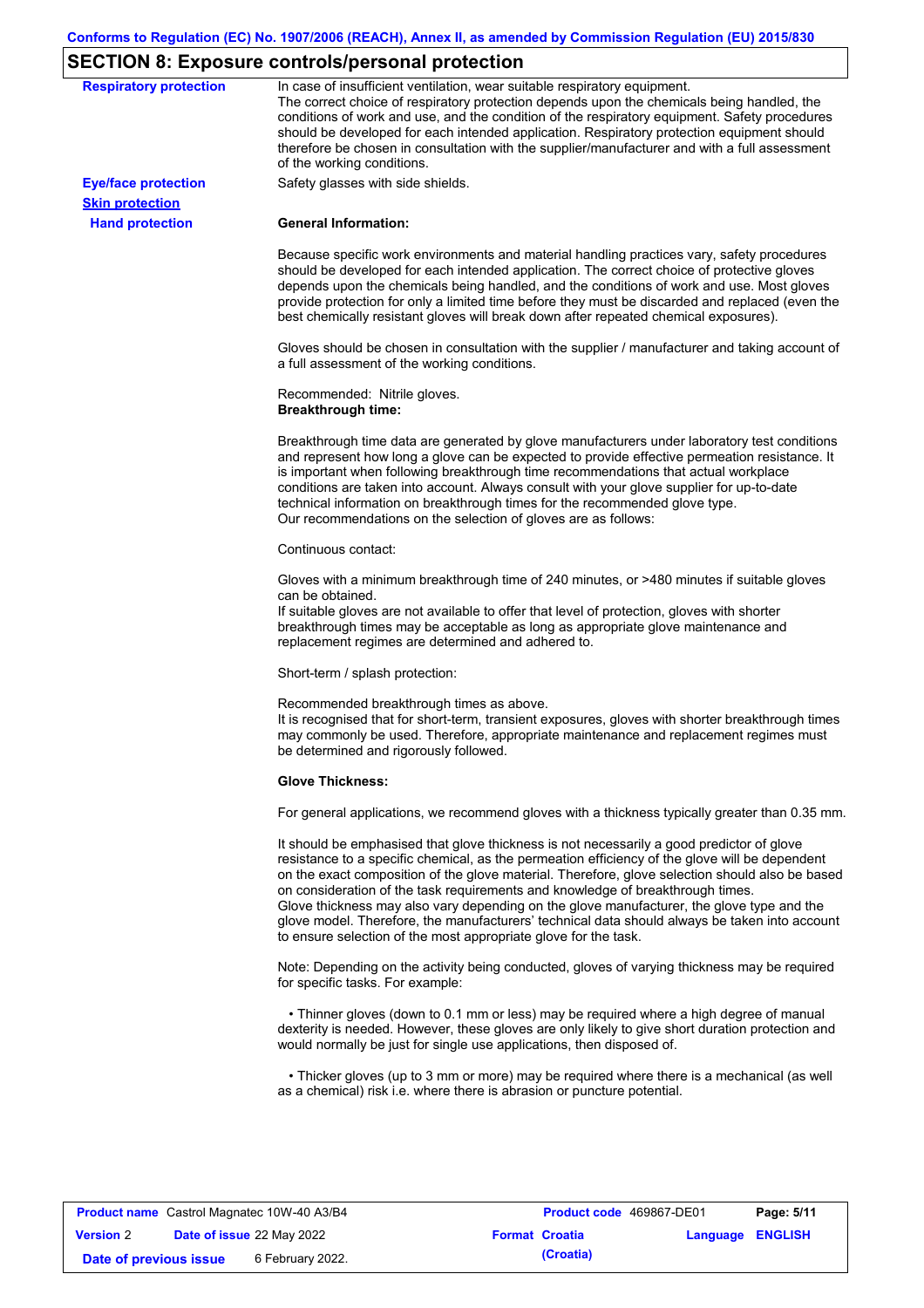# **SECTION 8: Exposure controls/personal protection**

| <b>Skin and body</b>                             | Use of protective clothing is good industrial practice.                                                                                                                                                                                                                                                                       |
|--------------------------------------------------|-------------------------------------------------------------------------------------------------------------------------------------------------------------------------------------------------------------------------------------------------------------------------------------------------------------------------------|
|                                                  | Personal protective equipment for the body should be selected based on the task being                                                                                                                                                                                                                                         |
|                                                  | performed and the risks involved and should be approved by a specialist before handling this<br>product.                                                                                                                                                                                                                      |
|                                                  | Cotton or polyester/cotton overalls will only provide protection against light superficial                                                                                                                                                                                                                                    |
|                                                  | contamination that will not soak through to the skin. Overalls should be laundered on a regular<br>basis. When the risk of skin exposure is high (e.g. when cleaning up spillages or if there is a<br>risk of splashing) then chemical resistant aprons and/or impervious chemical suits and boots<br>will be required.       |
| <b>Refer to standards:</b>                       | Respiratory protection: EN 529                                                                                                                                                                                                                                                                                                |
|                                                  | Gloves: EN 420, EN 374                                                                                                                                                                                                                                                                                                        |
|                                                  | Eye protection: EN 166                                                                                                                                                                                                                                                                                                        |
|                                                  | Filtering half-mask: EN 149                                                                                                                                                                                                                                                                                                   |
|                                                  | Filtering half-mask with valve: EN 405                                                                                                                                                                                                                                                                                        |
|                                                  | Half-mask: EN 140 plus filter<br>Full-face mask: EN 136 plus filter                                                                                                                                                                                                                                                           |
|                                                  | Particulate filters: EN 143                                                                                                                                                                                                                                                                                                   |
|                                                  | Gas/combined filters: EN 14387                                                                                                                                                                                                                                                                                                |
| <b>Environmental exposure</b><br><b>controls</b> | Emissions from ventilation or work process equipment should be checked to ensure they<br>comply with the requirements of environmental protection legislation. In some cases, fume<br>scrubbers, filters or engineering modifications to the process equipment will be necessary to<br>reduce emissions to acceptable levels. |

# **SECTION 9: Physical and chemical properties**

The conditions of measurement of all properties are at standard temperature and pressure unless otherwise indicated.

### **9.1 Information on basic physical and chemical properties**

| <b>Appearance</b>                                      |                                                                                                    |           |             |                         |                      |     |                         |
|--------------------------------------------------------|----------------------------------------------------------------------------------------------------|-----------|-------------|-------------------------|----------------------|-----|-------------------------|
| <b>Physical state</b>                                  | Liquid.                                                                                            |           |             |                         |                      |     |                         |
| <b>Colour</b>                                          | Amber.                                                                                             |           |             |                         |                      |     |                         |
| <b>Odour</b>                                           | Not available.                                                                                     |           |             |                         |                      |     |                         |
| <b>Odour threshold</b>                                 | Not available.                                                                                     |           |             |                         |                      |     |                         |
| pH                                                     | Not applicable.                                                                                    |           |             |                         |                      |     |                         |
| <b>Melting point/freezing point</b>                    | Not available.                                                                                     |           |             |                         |                      |     |                         |
| Initial boiling point and boiling<br>range             | Not available.                                                                                     |           |             |                         |                      |     |                         |
| <b>Pour point</b>                                      | $-42 °C$                                                                                           |           |             |                         |                      |     |                         |
| <b>Flash point</b>                                     | Closed cup: 202°C (395.6°F) [Pensky-Martens]<br>Open cup: 226°C (438.8°F) [Cleveland]              |           |             |                         |                      |     |                         |
| <b>Evaporation rate</b>                                | Not available.                                                                                     |           |             |                         |                      |     |                         |
| <b>Flammability (solid, gas)</b>                       | Not available.                                                                                     |           |             |                         |                      |     |                         |
| <b>Upper/lower flammability or</b><br>explosive limits | Not available.                                                                                     |           |             |                         |                      |     |                         |
| <b>Vapour pressure</b>                                 | Not available.                                                                                     |           |             |                         |                      |     |                         |
|                                                        |                                                                                                    |           |             | Vapour Pressure at 20°C |                      |     | Vapour pressure at 50°C |
|                                                        | <b>Ingredient name</b>                                                                             | mm Hg kPa |             | <b>Method</b>           | m <sub>m</sub><br>Hg | kPa | <b>Method</b>           |
|                                                        | Distillates (petroleum),<br>hydrotreated heavy<br>paraffinic                                       | < 0.08    | < 0.011     | <b>ASTM D 5191</b>      |                      |     |                         |
|                                                        | Distillates (petroleum),<br>solvent-dewaxed<br>heavy paraffinic                                    | < 0.08    | < 0.011     | <b>ASTM D 5191</b>      |                      |     |                         |
|                                                        | Distillates (petroleum),<br>hydrotreated heavy<br>paraffinic                                       | < 0.08    | < 0.011     | <b>ASTM D 5191</b>      |                      |     |                         |
|                                                        | Phosphorodithioic acid, 0<br>mixed O,O-bis<br>(1,3-dimethylbutyl and<br>iso-Pr) esters, zinc salts |           | $\mathbf 0$ | EU A.4                  | $\mathbf 0$          | 0   | EU A.4                  |
| <b>Vapour density</b>                                  | Not available.                                                                                     |           |             |                         |                      |     |                         |
| <b>Relative density</b>                                | Not available.                                                                                     |           |             |                         |                      |     |                         |

| ivul avaliault.                                    |  |  |  |
|----------------------------------------------------|--|--|--|
| $21000$ kalm <sup>3</sup> ( $21$ alom <sup>3</sup> |  |  |  |

**Density** <1000 kg/m<sup>3</sup> (<1 g/cm<sup>3</sup>) at 15°C

| <b>Product name</b> Castrol Magnatec 10W-40 A3/B4 |  | <b>Product code</b> 469867-DE01  |  | Page: 6/11            |                         |  |
|---------------------------------------------------|--|----------------------------------|--|-----------------------|-------------------------|--|
| <b>Version 2</b>                                  |  | <b>Date of issue 22 May 2022</b> |  | <b>Format Croatia</b> | <b>Language ENGLISH</b> |  |
| Date of previous issue                            |  | 6 February 2022.                 |  | (Croatia)             |                         |  |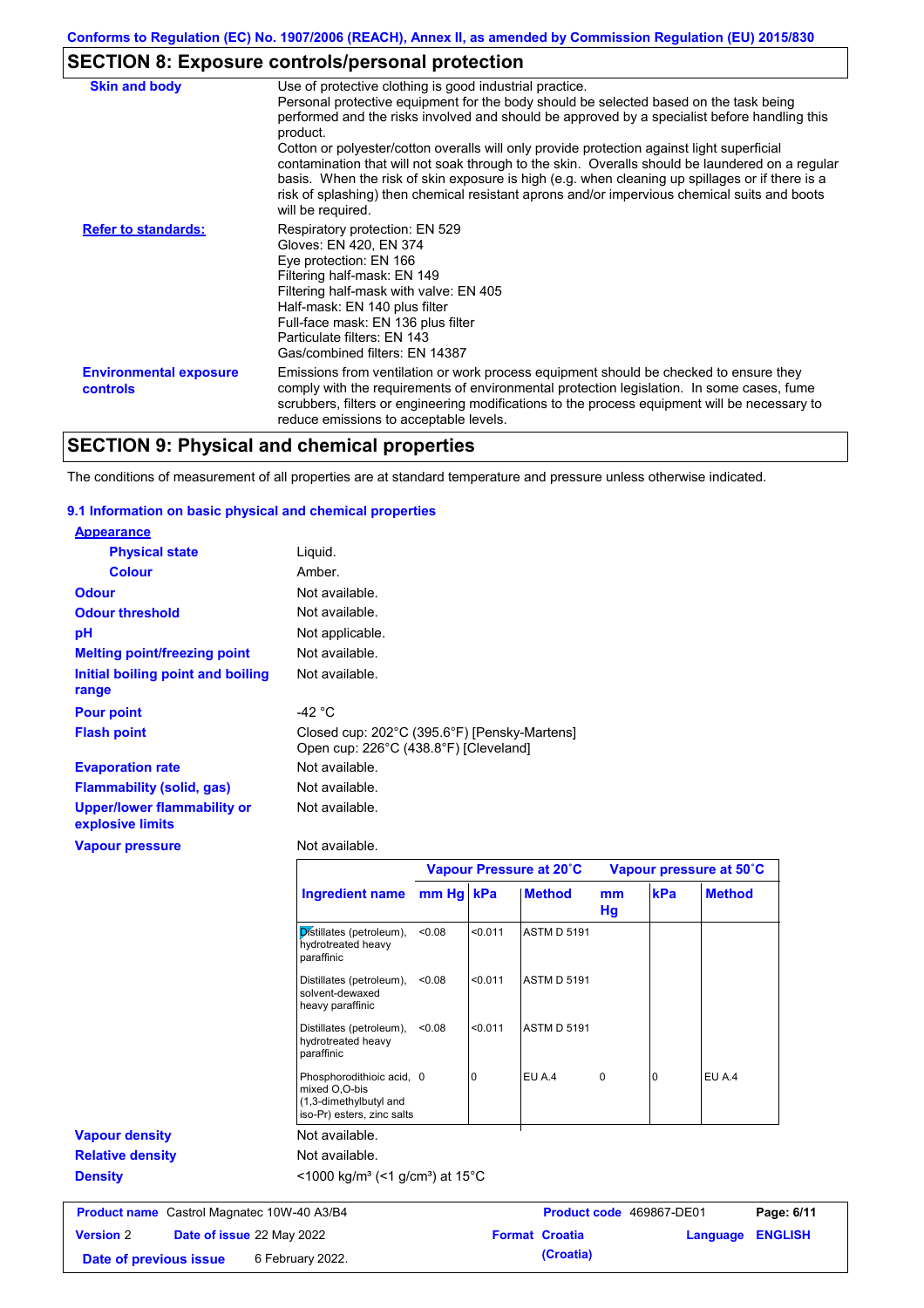# **SECTION 9: Physical and chemical properties**

| <b>Solubility(ies)</b>                               | insoluble in water.                                                                                                                           |
|------------------------------------------------------|-----------------------------------------------------------------------------------------------------------------------------------------------|
| <b>Partition coefficient: n-octanol/</b><br>water    | Not applicable.                                                                                                                               |
| <b>Auto-ignition temperature</b>                     | Not available.                                                                                                                                |
| <b>Decomposition temperature</b>                     | Not available.                                                                                                                                |
| <b>Viscosity</b>                                     | Kinematic: 101.1 mm <sup>2</sup> /s (101.1 cSt) at 40 $^{\circ}$ C<br>Kinematic: 13.8 to 16.2 mm <sup>2</sup> /s (13.8 to 16.2 cSt) at 100 °C |
| <b>Explosive properties</b>                          | Not available.                                                                                                                                |
| <b>Oxidising properties</b>                          | Not available.                                                                                                                                |
| <b>Particle characteristics</b>                      |                                                                                                                                               |
| <b>Median particle size</b><br>9.2 Other information | Not applicable.                                                                                                                               |
|                                                      |                                                                                                                                               |

No additional information.

# **SECTION 10: Stability and reactivity**

| <b>10.1 Reactivity</b>                            | No specific test data available for this product. Refer to Conditions to avoid and Incompatible<br>materials for additional information.                                |  |
|---------------------------------------------------|-------------------------------------------------------------------------------------------------------------------------------------------------------------------------|--|
| <b>10.2 Chemical stability</b>                    | The product is stable.                                                                                                                                                  |  |
| <b>10.3 Possibility of</b><br>hazardous reactions | Under normal conditions of storage and use, hazardous reactions will not occur.<br>Under normal conditions of storage and use, hazardous polymerisation will not occur. |  |
| <b>10.4 Conditions to avoid</b>                   | Avoid all possible sources of ignition (spark or flame).                                                                                                                |  |
| <b>10.5 Incompatible materials</b>                | Reactive or incompatible with the following materials: oxidising materials.                                                                                             |  |
| <b>10.6 Hazardous</b><br>decomposition products   | Under normal conditions of storage and use, hazardous decomposition products should not be<br>produced.                                                                 |  |

# **SECTION 11: Toxicological information**

| 11.1 Information on toxicological effects          |                                                                                                                     |                                                               |                |  |
|----------------------------------------------------|---------------------------------------------------------------------------------------------------------------------|---------------------------------------------------------------|----------------|--|
| <b>Acute toxicity estimates</b>                    |                                                                                                                     |                                                               |                |  |
| Not available.                                     |                                                                                                                     |                                                               |                |  |
| <b>Information on likely</b><br>routes of exposure | Routes of entry anticipated: Dermal, Inhalation.                                                                    |                                                               |                |  |
| <b>Potential acute health effects</b>              |                                                                                                                     |                                                               |                |  |
| <b>Inhalation</b>                                  | Exposure to decomposition products may cause a health hazard. Serious effects may be<br>delayed following exposure. |                                                               |                |  |
| <b>Ingestion</b>                                   | No known significant effects or critical hazards.                                                                   |                                                               |                |  |
| <b>Skin contact</b>                                | Defatting to the skin. May cause skin dryness and irritation.                                                       |                                                               |                |  |
| <b>Eye contact</b>                                 | Not classified as an eye irritant. Based on data available for this or related materials.                           |                                                               |                |  |
|                                                    | Symptoms related to the physical, chemical and toxicological characteristics                                        |                                                               |                |  |
| <b>Inhalation</b>                                  | No specific data.                                                                                                   |                                                               |                |  |
| <b>Ingestion</b>                                   | No specific data.                                                                                                   |                                                               |                |  |
| <b>Skin contact</b>                                | Adverse symptoms may include the following:<br><i>irritation</i><br>dryness<br>cracking                             |                                                               |                |  |
| <b>Eye contact</b>                                 | No specific data.                                                                                                   |                                                               |                |  |
|                                                    | Delayed and immediate effects as well as chronic effects from short and long-term exposure                          |                                                               |                |  |
| <b>Inhalation</b>                                  | Overexposure to the inhalation of airborne droplets or aerosols may cause irritation of the<br>respiratory tract.   |                                                               |                |  |
| <b>Ingestion</b>                                   |                                                                                                                     | Ingestion of large quantities may cause nausea and diarrhoea. |                |  |
| <b>Skin contact</b>                                | Prolonged or repeated contact can defat the skin and lead to irritation and/or dermatitis.                          |                                                               |                |  |
| <b>Eye contact</b>                                 | Potential risk of transient stinging or redness if accidental eye contact occurs.                                   |                                                               |                |  |
| <b>Potential chronic health effects</b>            |                                                                                                                     |                                                               |                |  |
| Product name Castrol Magnatec 10W-40 A3/B4         |                                                                                                                     | Product code 469867-DE01                                      | Page: 7/11     |  |
| <b>Version 2</b><br>Date of issue 22 May 2022      |                                                                                                                     | <b>Format Croatia</b><br>Language                             | <b>ENGLISH</b> |  |
| Date of previous issue                             | 6 February 2022.                                                                                                    | (Croatia)                                                     |                |  |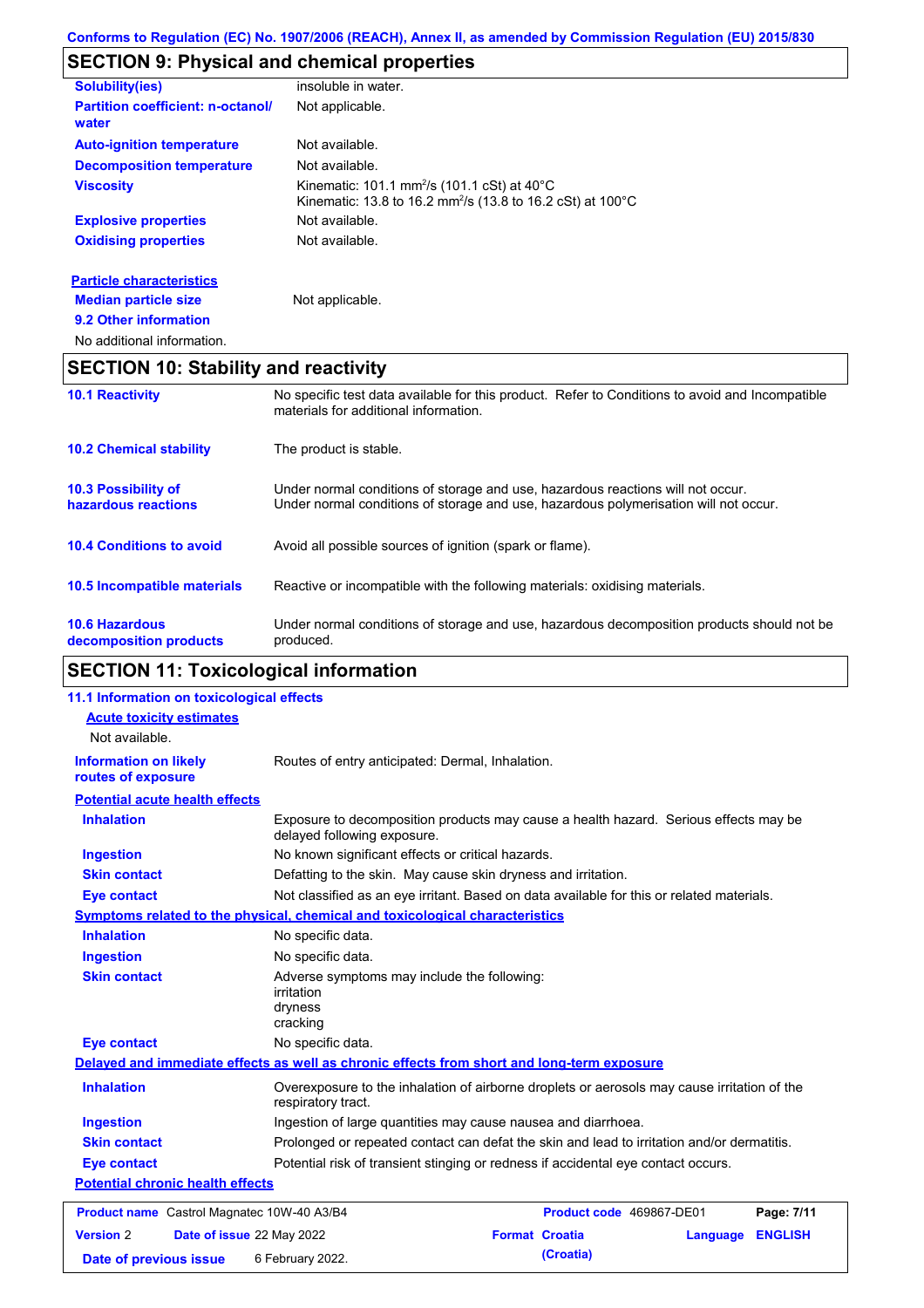# **SECTION 11: Toxicological information**

| <b>General</b>               | USED ENGINE OILS                                                                                                                                                                                                                                                                                                                                                                     |
|------------------------------|--------------------------------------------------------------------------------------------------------------------------------------------------------------------------------------------------------------------------------------------------------------------------------------------------------------------------------------------------------------------------------------|
|                              | Combustion products resulting from the operation of internal combustion engines contaminate<br>engine oils during use. Used engine oil may contain hazardous components which have the<br>potential to cause skin cancer. Frequent or prolonged contact with all types and makes of used<br>engine oil must therefore be avoided and a high standard of personal hygiene maintained. |
| <b>Carcinogenicity</b>       | No known significant effects or critical hazards.                                                                                                                                                                                                                                                                                                                                    |
| <b>Mutagenicity</b>          | No known significant effects or critical hazards.                                                                                                                                                                                                                                                                                                                                    |
| <b>Developmental effects</b> | No known significant effects or critical hazards.                                                                                                                                                                                                                                                                                                                                    |
| <b>Fertility effects</b>     | No known significant effects or critical hazards.                                                                                                                                                                                                                                                                                                                                    |

# **SECTION 12: Ecological information**

### **12.1 Toxicity**

**Environmental hazards** Not classified as dangerous

### **12.2 Persistence and degradability**

Expected to be biodegradable.

### **12.3 Bioaccumulative potential**

This product is not expected to bioaccumulate through food chains in the environment.

| <b>12.4 Mobility in soil</b>                                  |                                                                      |
|---------------------------------------------------------------|----------------------------------------------------------------------|
| <b>Soil/water partition</b><br>coefficient (K <sub>oc</sub> ) | Not available.                                                       |
| <b>Mobility</b>                                               | Spillages may penetrate the soil causing ground water contamination. |

### **12.5 Results of PBT and vPvB assessment**

Product does not meet the criteria for PBT or vPvB according to Regulation (EC) No. 1907/2006, Annex XIII.

### **12.6 Other adverse effects**

Spills may form a film on water surfaces causing physical damage to organisms. Oxygen transfer could also be impaired. **Other ecological information**

## **SECTION 13: Disposal considerations**

### **13.1 Waste treatment methods**

**Methods of disposal**

### **Product**

Where possible, arrange for product to be recycled. Dispose of via an authorised person/ licensed waste disposal contractor in accordance with local regulations.

### **Hazardous waste** Yes.

|  | European waste catalogue (EWC) |  |  |
|--|--------------------------------|--|--|
|  |                                |  |  |
|  |                                |  |  |

| Waste code | <b>Waste designation</b>                                        |
|------------|-----------------------------------------------------------------|
| $130205*$  | mineral-based non-chlorinated engine, gear and lubricating oils |
|            |                                                                 |

However, deviation from the intended use and/or the presence of any potential contaminants may require an alternative waste disposal code to be assigned by the end user.

| <b>Packaging</b>           |                                                                                                                                                                                                                                                                                                                                                                                                                                                                                                 |
|----------------------------|-------------------------------------------------------------------------------------------------------------------------------------------------------------------------------------------------------------------------------------------------------------------------------------------------------------------------------------------------------------------------------------------------------------------------------------------------------------------------------------------------|
| <b>Methods of disposal</b> | Where possible, arrange for product to be recycled. Dispose of via an authorised person/<br>licensed waste disposal contractor in accordance with local regulations.                                                                                                                                                                                                                                                                                                                            |
| <b>Special precautions</b> | This material and its container must be disposed of in a safe way. Care should be taken when<br>handling emptied containers that have not been cleaned or rinsed out. Empty containers or<br>liners may retain some product residues. Empty containers represent a fire hazard as they may<br>contain flammable product residues and vapour. Never weld, solder or braze empty containers.<br>Avoid dispersal of spilt material and runoff and contact with soil, waterways, drains and sewers. |
| <b>References</b>          | Commission 2014/955/EU<br>Directive 2008/98/EC                                                                                                                                                                                                                                                                                                                                                                                                                                                  |

| <b>Product name</b> Castrol Magnatec 10W-40 A3/B4 |  |                                  | <b>Product code</b> 469867-DE01 |                       | Page: 8/11              |  |
|---------------------------------------------------|--|----------------------------------|---------------------------------|-----------------------|-------------------------|--|
| <b>Version 2</b>                                  |  | <b>Date of issue 22 May 2022</b> |                                 | <b>Format Croatia</b> | <b>Language ENGLISH</b> |  |
| Date of previous issue                            |  | 6 February 2022.                 |                                 | (Croatia)             |                         |  |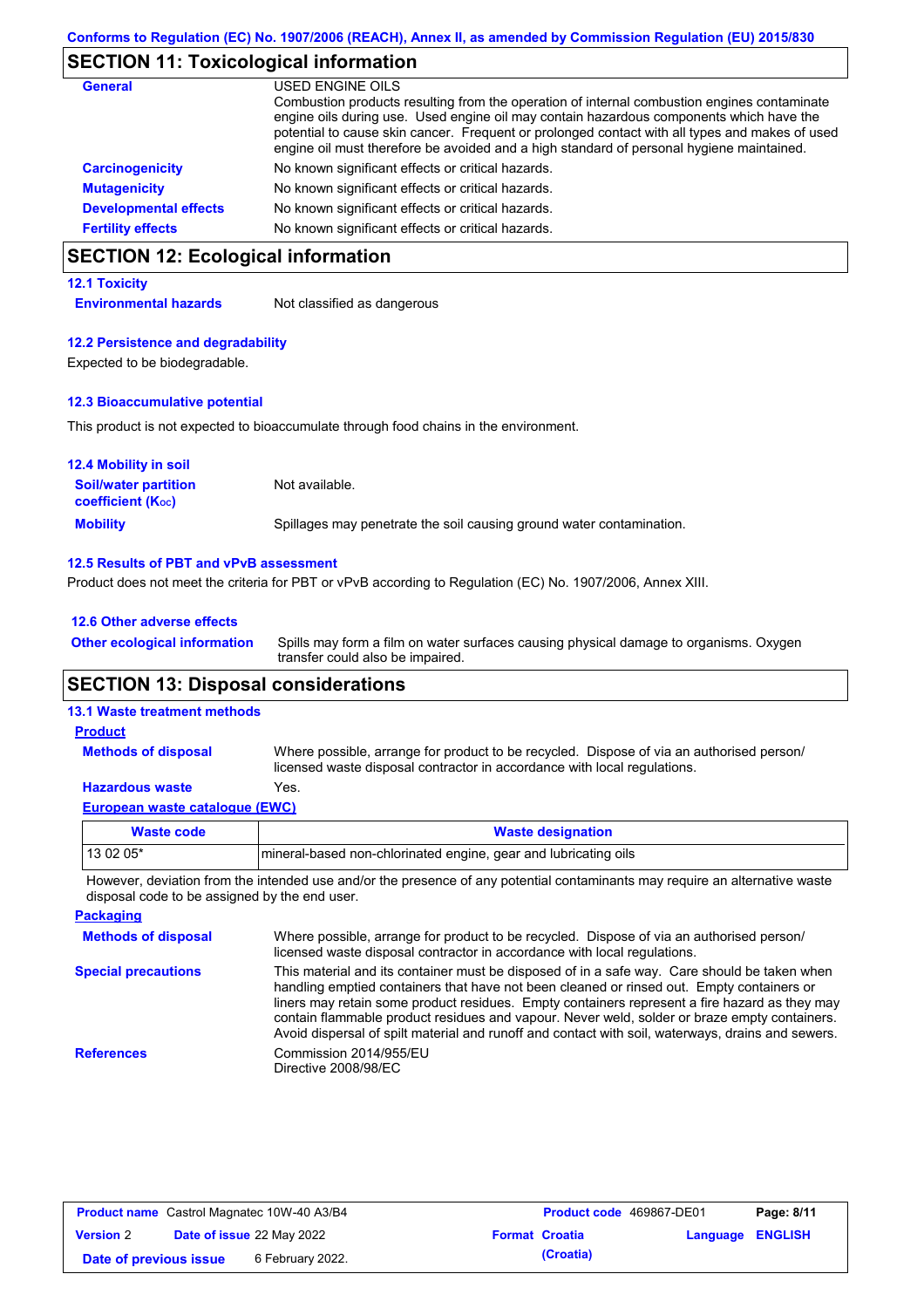### - - - - - - - - - Not regulated. Not regulated. Not regulated. - - - **SECTION 14: Transport information ADR/RID IMDG IATA 14.1 UN number 14.2 UN proper shipping name 14.3 Transport hazard class(es) 14.4 Packing group ADN Additional information 14.5 Environmental hazards** No. 1980 | No. 1980 | No. 1980 | No. 1980 | No. 1980 | No. 1980 | No. 1980 | No. 1980 | No. 1980 | No. 1980 | Not regulated. - -<br>No. - -

**14.6 Special precautions for user** Not available.

### **14.7 Transport in bulk according to IMO instruments**

Not available.

## **SECTION 15: Regulatory information**

**Other regulations REACH Status** The company, as identified in Section 1, sells this product in the EU in compliance with the current requirements of REACH. **15.1 Safety, health and environmental regulations/legislation specific for the substance or mixture EU Regulation (EC) No. 1907/2006 (REACH) Annex XIV - List of substances subject to authorisation Substances of very high concern** None of the components are listed. At least one component is not listed. At least one component is not listed. At least one component is not listed. At least one component is not listed. At least one component is not listed. All components are listed or exempted. At least one component is not listed. **United States inventory (TSCA 8b) Australia inventory (AIIC) Canada inventory China inventory (IECSC) Japan inventory (CSCL) Korea inventory (KECI) Philippines inventory (PICCS) Taiwan Chemical Substances Inventory (TCSI)** All components are listed or exempted. **Ozone depleting substances (1005/2009/EU)** Not listed. **Prior Informed Consent (PIC) (649/2012/EU)** None of the components are listed. **Annex XIV EU Regulation (EC) No. 1907/2006 (REACH) Annex XVII - Restrictions on the manufacture, placing on the market and use of certain dangerous substances, mixtures and articles** Not applicable. **Product name** Castrol Magnatec 10W-40 A3/B4 **Product code 469867-DE01 Page: 9/11 Version** 2

**Date of issue** 22 May 2022 **Format Croatia Language ENGLISH Date of previous issue** 6 February 2022.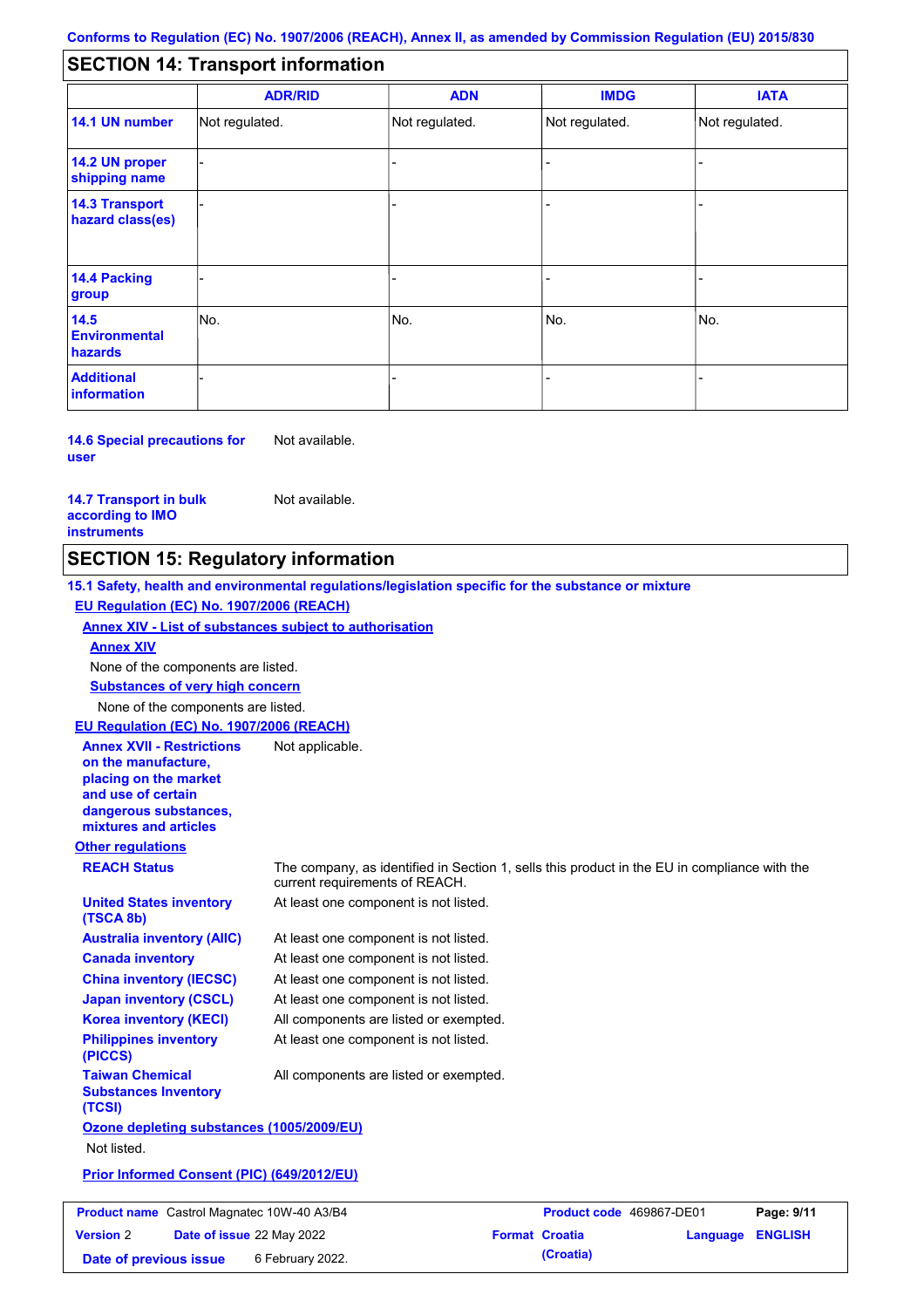# **SECTION 15: Regulatory information**

Not listed.

**Persistent Organic Pollutants** Not listed.

### **EU - Water framework directive - Priority substances**

None of the components are listed.

### **Seveso Directive**

This product is not controlled under the Seveso Directive.

| <b>15.2 Chemical safety</b> | A Chemical Safety Assessment has been carried out for one or more of the substances within  |
|-----------------------------|---------------------------------------------------------------------------------------------|
| assessment                  | this mixture. A Chemical Safety Assessment has not been carried out for the mixture itself. |

# **SECTION 16: Other information**

| <b>Abbreviations and acronyms</b> | ADN = European Provisions concerning the International Carriage of Dangerous Goods by                                     |
|-----------------------------------|---------------------------------------------------------------------------------------------------------------------------|
|                                   | Inland Waterway                                                                                                           |
|                                   | ADR = The European Agreement concerning the International Carriage of Dangerous Goods by<br>Road                          |
|                                   | ATE = Acute Toxicity Estimate                                                                                             |
|                                   | BCF = Bioconcentration Factor                                                                                             |
|                                   | CAS = Chemical Abstracts Service                                                                                          |
|                                   | CLP = Classification, Labelling and Packaging Regulation [Regulation (EC) No. 1272/2008]                                  |
|                                   | CSA = Chemical Safety Assessment                                                                                          |
|                                   | CSR = Chemical Safety Report                                                                                              |
|                                   | DMEL = Derived Minimal Effect Level                                                                                       |
|                                   | DNEL = Derived No Effect Level                                                                                            |
|                                   | EINECS = European Inventory of Existing Commercial chemical Substances                                                    |
|                                   | ES = Exposure Scenario                                                                                                    |
|                                   | EUH statement = CLP-specific Hazard statement                                                                             |
|                                   | EWC = European Waste Catalogue                                                                                            |
|                                   | GHS = Globally Harmonized System of Classification and Labelling of Chemicals                                             |
|                                   | IATA = International Air Transport Association                                                                            |
|                                   | IBC = Intermediate Bulk Container                                                                                         |
|                                   | <b>IMDG</b> = International Maritime Dangerous Goods                                                                      |
|                                   | LogPow = logarithm of the octanol/water partition coefficient                                                             |
|                                   | MARPOL = International Convention for the Prevention of Pollution From Ships, 1973 as                                     |
|                                   | modified by the Protocol of 1978. ("Marpol" = marine pollution)                                                           |
|                                   | OECD = Organisation for Economic Co-operation and Development                                                             |
|                                   | PBT = Persistent, Bioaccumulative and Toxic                                                                               |
|                                   | <b>PNEC</b> = Predicted No Effect Concentration                                                                           |
|                                   | REACH = Registration, Evaluation, Authorisation and Restriction of Chemicals Regulation                                   |
|                                   | [Regulation (EC) No. 1907/2006]                                                                                           |
|                                   | RID = The Regulations concerning the International Carriage of Dangerous Goods by Rail<br>RRN = REACH Registration Number |
|                                   | SADT = Self-Accelerating Decomposition Temperature                                                                        |
|                                   | SVHC = Substances of Very High Concern                                                                                    |
|                                   | STOT-RE = Specific Target Organ Toxicity - Repeated Exposure                                                              |
|                                   | STOT-SE = Specific Target Organ Toxicity - Single Exposure                                                                |
|                                   | $TWA = Time$ weighted average                                                                                             |
|                                   | $UN = United Nations$                                                                                                     |
|                                   | UVCB = Complex hydrocarbon substance                                                                                      |
|                                   | VOC = Volatile Organic Compound                                                                                           |
|                                   | vPvB = Very Persistent and Very Bioaccumulative                                                                           |
|                                   | Varies = may contain one or more of the following 64741-88-4 / RRN 01-2119488706-23,                                      |
|                                   | 64741-89-5 / RRN 01-2119487067-30, 64741-95-3 / RRN 01-2119487081-40, 64741-96-4/ RRN                                     |
|                                   | 01-2119483621-38, 64742-01-4 / RRN 01-2119488707-21, 64742-44-5 / RRN                                                     |
|                                   | 01-2119985177-24, 64742-45-6, 64742-52-5 / RRN 01-2119467170-45, 64742-53-6 / RRN                                         |
|                                   | 01-2119480375-34, 64742-54-7 / RRN 01-2119484627-25, 64742-55-8 / RRN                                                     |
|                                   | 01-2119487077-29, 64742-56-9 / RRN 01-2119480132-48, 64742-57-0 / RRN                                                     |
|                                   | 01-2119489287-22, 64742-58-1, 64742-62-7 / RRN 01-2119480472-38, 64742-63-8,                                              |
|                                   | 64742-65-0 / RRN 01-2119471299-27, 64742-70-7 / RRN 01-2119487080-42, 72623-85-9 /                                        |
|                                   | RRN 01-2119555262-43, 72623-86-0 / RRN 01-2119474878-16, 72623-87-1 / RRN                                                 |
|                                   | 01-2119474889-13                                                                                                          |

### **Procedure used to derive the classification according to Regulation (EC) No. 1272/2008 [CLP/GHS]**

| <b>Classification</b>                         |                        |                                                   | <b>Justification</b>  |  |                          |                |             |
|-----------------------------------------------|------------------------|---------------------------------------------------|-----------------------|--|--------------------------|----------------|-------------|
| Not classified.                               |                        |                                                   |                       |  |                          |                |             |
|                                               |                        | <b>Product name</b> Castrol Magnatec 10W-40 A3/B4 |                       |  | Product code 469867-DE01 |                | Page: 10/11 |
| Date of issue 22 May 2022<br><b>Version 2</b> |                        |                                                   | <b>Format Croatia</b> |  | Language                 | <b>ENGLISH</b> |             |
|                                               | Date of previous issue | 6 February 2022.                                  |                       |  | (Croatia)                |                |             |